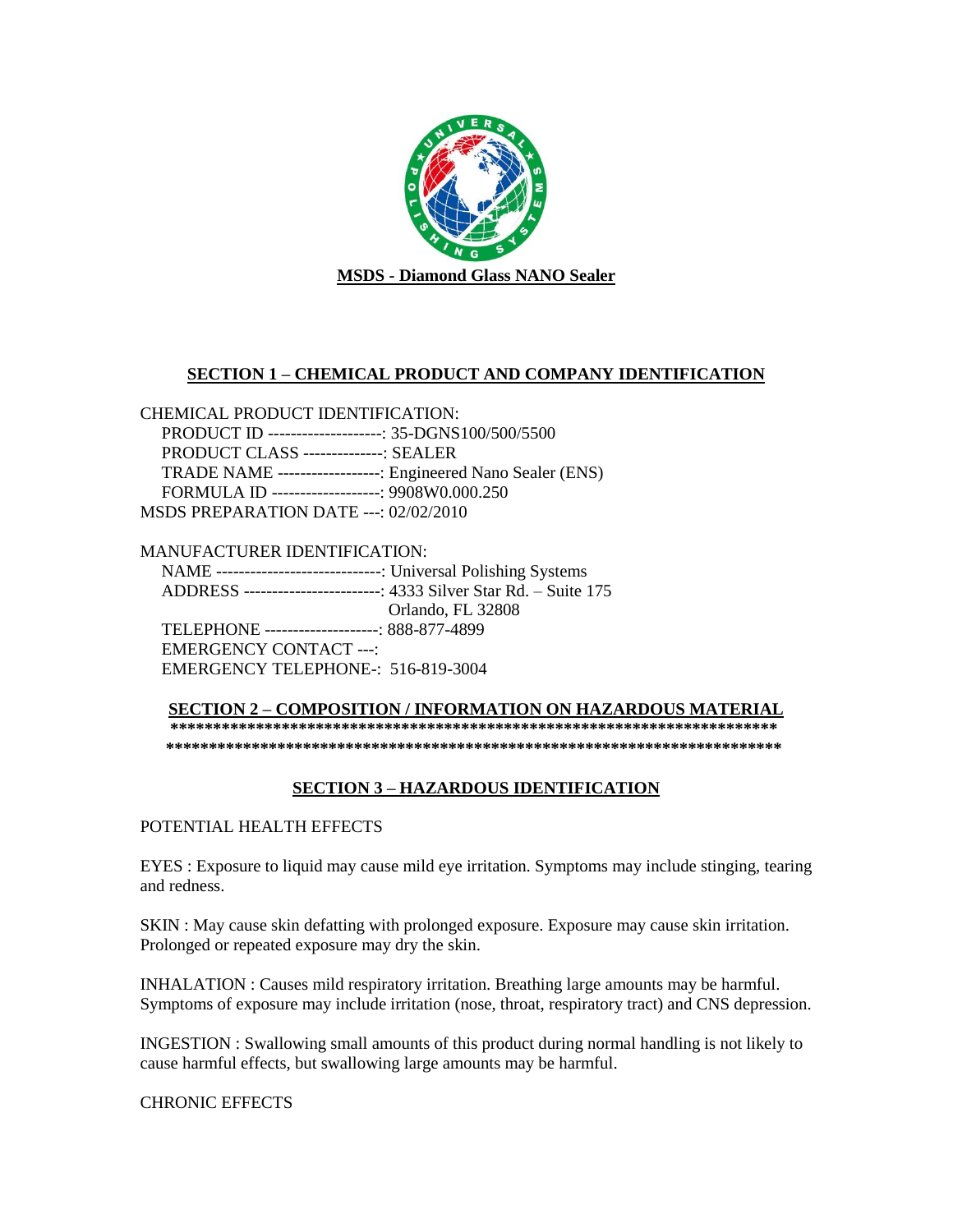NOTICE : Reports have associated repeated and prolonged occupational exposure to solvents with permanent brain and nervous system damage. Intentional misuse by deliberately concentrating and inhaling the contents may be harmful or fatal. May cause respiratory and/or skin sensitization.

## MEDICAL CONDITIONS AGGRAVATED BY EXPOSURE Any pre-existing respiratory or eye/skin conditions

### POSSIBLE ROUTES OF ENTRY Inhalation, ingestion, skin absorption

## **CARCINOGENICITY**

## **SECTION 4 – FIRST AID MEASURES**

## EMERGENCY FIRST AID:

EYE CONTACT : If irritation or redness develops, move victim away from exposure and into fresh air. Flush eyes with clean water, holding eyelids apart. If symptoms persist, seek medical attention.

SKIN CONTACT: Remove contaminated shoes and clothing, and flush affected area with large amounts of water. If skin surface is damaged, apply a clean dressing and seek medical attention. If skin surface is not damaged, cleanse affected area thoroughly by washing with mild soap and water. If irritation or redness develops, seek medical attention. Launder clothing before reuse. INHALATION: If respiratory symptoms develops, move victim away from source of exposure and into fresh air. If symptoms persist, seek medical attention. If victim is not breathing, immediately begin artificial respiration. If breathing difficulties develop, oxygen should be administered by qualifies personnel. Seek immediate medical attention. Keep person warm and quiet.

INGESTION: Aspiration hazard. Do not induce vomiting or give anything by mouth because this material can enter the lungs and cause severe lung damage. If the victim is drowsy or unconscious, place on left side with head down. If possible, do not leave victim unattended. Seek immediate medical attention.

## **SECTION 5 – FIRE FIGHTING MEASURES**

FIRE AND EXPLOSIVE PORPERTIES OF THE CHEMICAL:

Flammability Classification -------------------- Non Regulated Flashpoint -----------------------------------------200C Explosive Limits----------------------------------Lower --- 1.2 Upper --- 23.5

EXTINGUISHING MEDIA : Use National Fire Protection Association (NFPA) Class B extinguisher (carbon dioxide, dry chemical or foam)

FIRE FIGHTING INSTRUCTIONS: During fire, a water spray can scatter flames and should be used by experienced firefighters. Firefighters should wear self-contained breathing apparatus with full face piece operated in the positive pressure mode when fighting fires. Isolate damage area, keep unauthorized personal out. Avoid spreading burning liquid with water used for cooling purposes.

UNUSUAL FIRE AND EXPLOSION HAZARDS: Combustible liquid. Forms combustible mixtures with air at or above the flash point. This product can accumulate static charges, which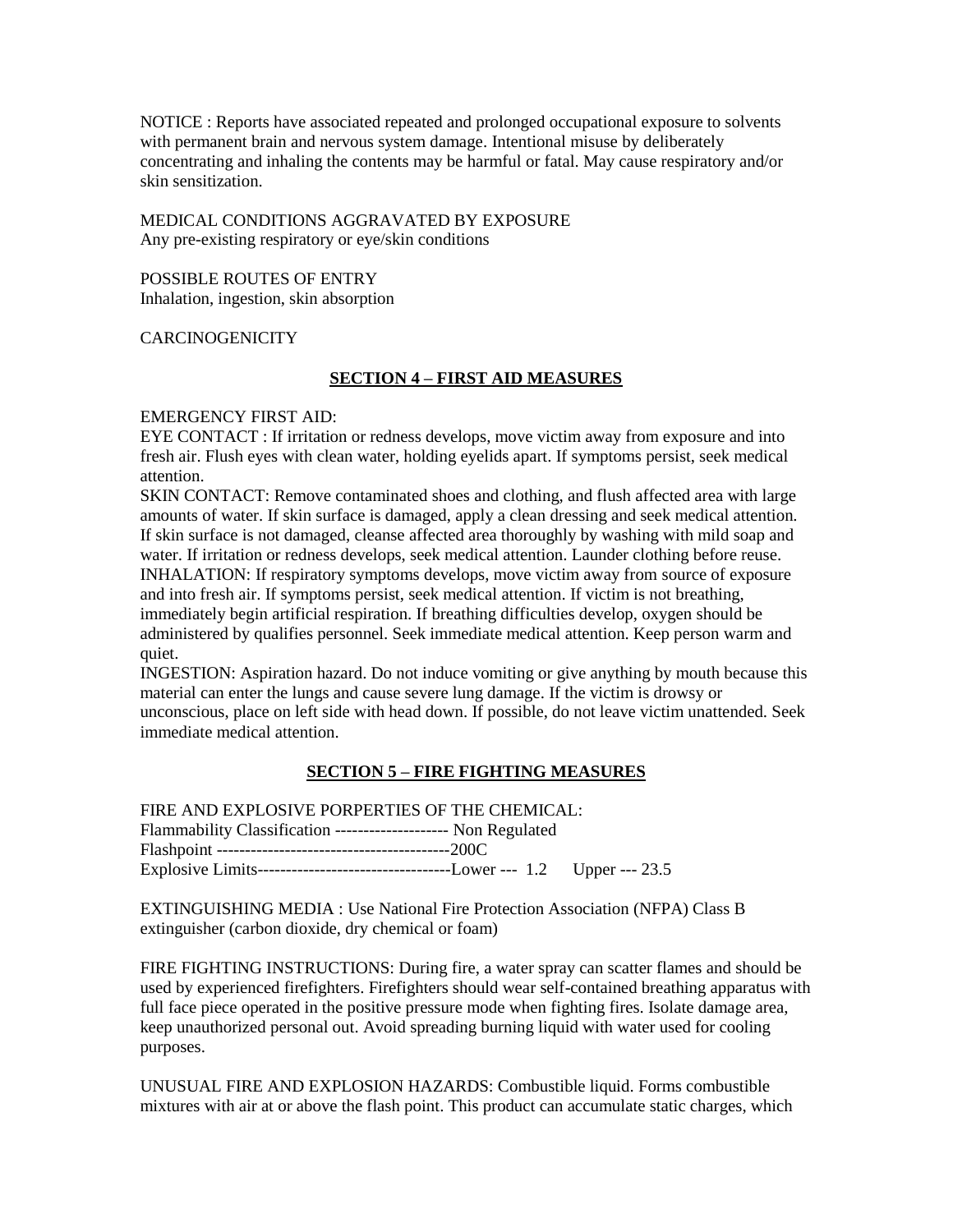can cause fire or explosion. This liquid is volatile and gives off invisible vapors. Either the liquid or vapor may settle in low areas or travel some distance along the ground or surface to ignition source where the may ignite or explode and flash back.

## SECTION 6 – ACCIDENTAL RELEASE MEASURES

STEPS TO BE TAKEN IN CASE MATERIAL IS RELEASED OR SPILLED: Eliminate all ignition sources. Spilled material may be absorbed into an appropriate absorbent material. Prevent spilled material from entering sewers, storm drains and other authorized treatment drainage systems and natural waterways. Stop spill/release if it can be done, and stay away from spill. Isolate danger and keep unauthorized personnel out. Use non-sparkling tools and explosion-proof equipment.

CLEAN-UP: warn occupants in surrounding and downwind areas of fire and explosion hazard to stay clear. Remove from surface with suitable absorbents. If allowed by local authorities, sinking and /or suitable dispersants may be used in non-confined waters.

# **SECTION 7 – HANDLING AND STORAGE**

HANDLING: Keep container closed. Handle and open container with care. Open container slowly to relieve any pressure. DO NOT cut, weld or puncture on or near container.

STORAGE: Keep container (s) tightly closed. Use and store this product in a cool, dry, well ventilated area away from heat, direct sunlight, hot metal material. Protect container (s) against physical damage

WARNING: Sudden release of hot organic chemical vapors or mists from process equipment operating at elevated temperatures and pressures, or sudden ingress of air into vacuum equipment, may result in ignitions without the presence of obvious ignition sources.

## **SECTION 8 – EXPOSURE CONTROLS, PERSONAL PROTECTION**

VENTILATION: Provide sufficient mechanical (general and/or local exhaust) ventilation to maintain exposure below TLV (s)

RESPIRATORY PROTECTION: If personal exposure cannot be controlled below applicable limits by ventilation, wear a properly fitted organic vapor / particulate respirator approved by NIOSH for protection against chemicals in section  $(2 \&/$  or 15).

EYE PROTECTION: Wear safety glasses or goggles to protect against exposure. Chemical splash goggles in compliance with OSHA regulations are advised; however, OSHA regulations also permit other types of safety glasses.

PROTECTIVE GLOVES: Appropriate disposable gloves are acceptable, such as , nitrile rubber gloves.

# **SECTION 9 – PHYSICAL AND CHEMICAL PROPERTIES**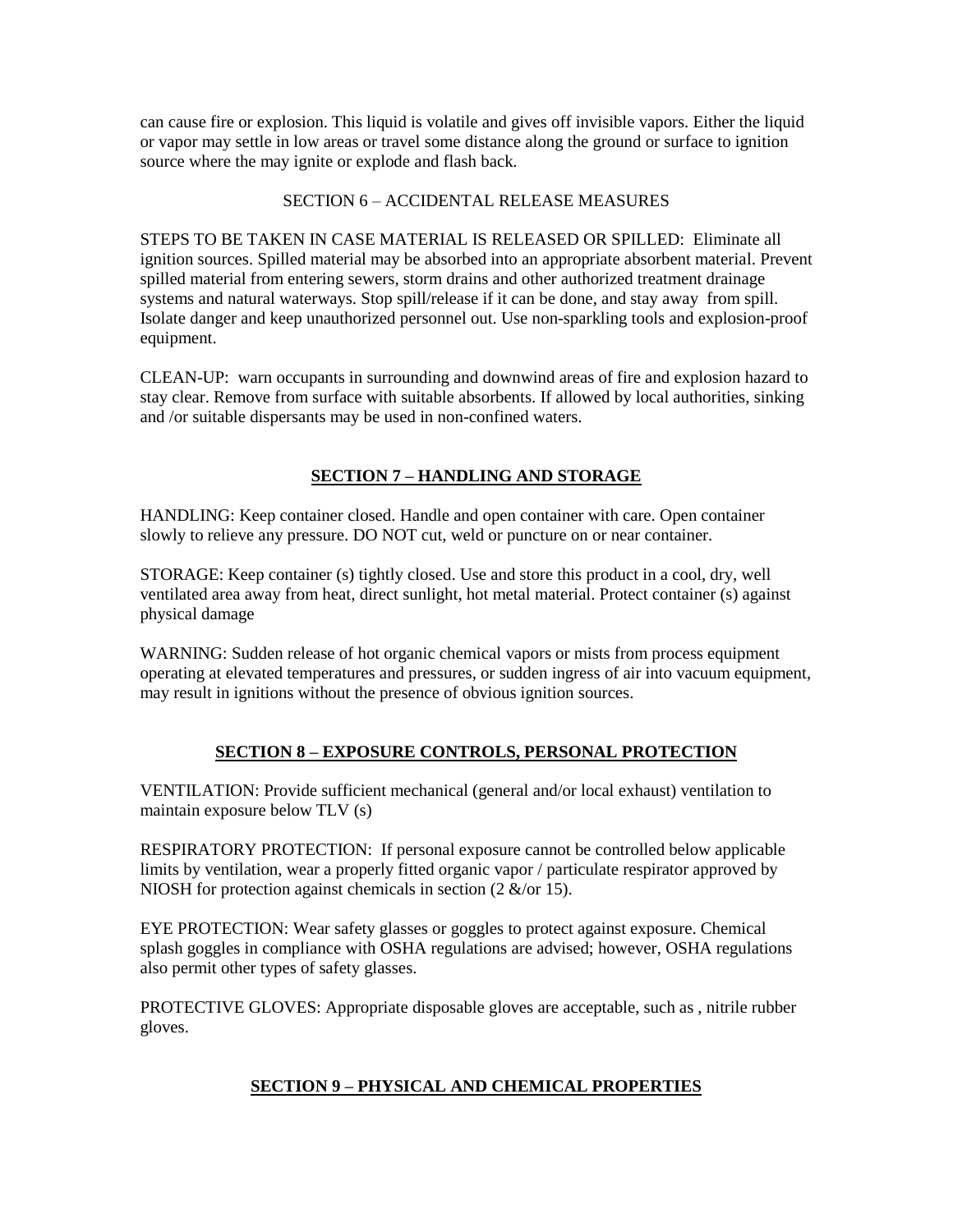| LIQUID                             |
|------------------------------------|
|                                    |
| <b>HEAVIER THAN AIR</b>            |
| $LOWER - 212.0 F$ HIGHER $-446.0F$ |
| 1.095                              |
| $9.12$ LB/GL                       |
| 0.38 LBS/GAL MINUS WATER, 0.08     |
| <b>LBS/GAL AS RECEIVED</b>         |
| 0.02                               |
| 71.29%                             |
| 77.08%                             |
|                                    |

## **SECTION 10 – STABILITY AND REACTIVITY**

STABILITY: This product is stable

INCOMPATIBILITIES: (Materials to avoid): This product can react violently with strong oxidizing agents such as chlorine, oxygen, or strong oxidizing acids, such as nitric and sulfuric.

HAZARDOUS POLYMERIZATION: Will not occur

CONDITIONS TO AVOID: Avoid heat, sparks, open flames and other sources of ignition

HAZARDOUS PRODUCTS OF DECOMPOSITION: Heating to decomposition, as in a fire or welding, may produce hazardous fumes. Fumes may contain carbon monoxide and oxides of nitrogen.

#### **SECTION 11 – TOXICOLOGICAL INFORMATION**

NO DATA AT THIS TIME

#### **SECTION 12 – ECOLOGICAL INFORMATION**

NO DATA AT THIS TIME

## **SECTION 13 – DISPOSAL CONSIDERATIONS**

WASTE DISPOSAL: Dispose of this product in accordance with applicable local, county, state and federal regulations, by incinerating, or treating and disposing in approved facility. Do not incinerate closed containers.

## **SECTION 14 – TRANSPORT INFORMATION**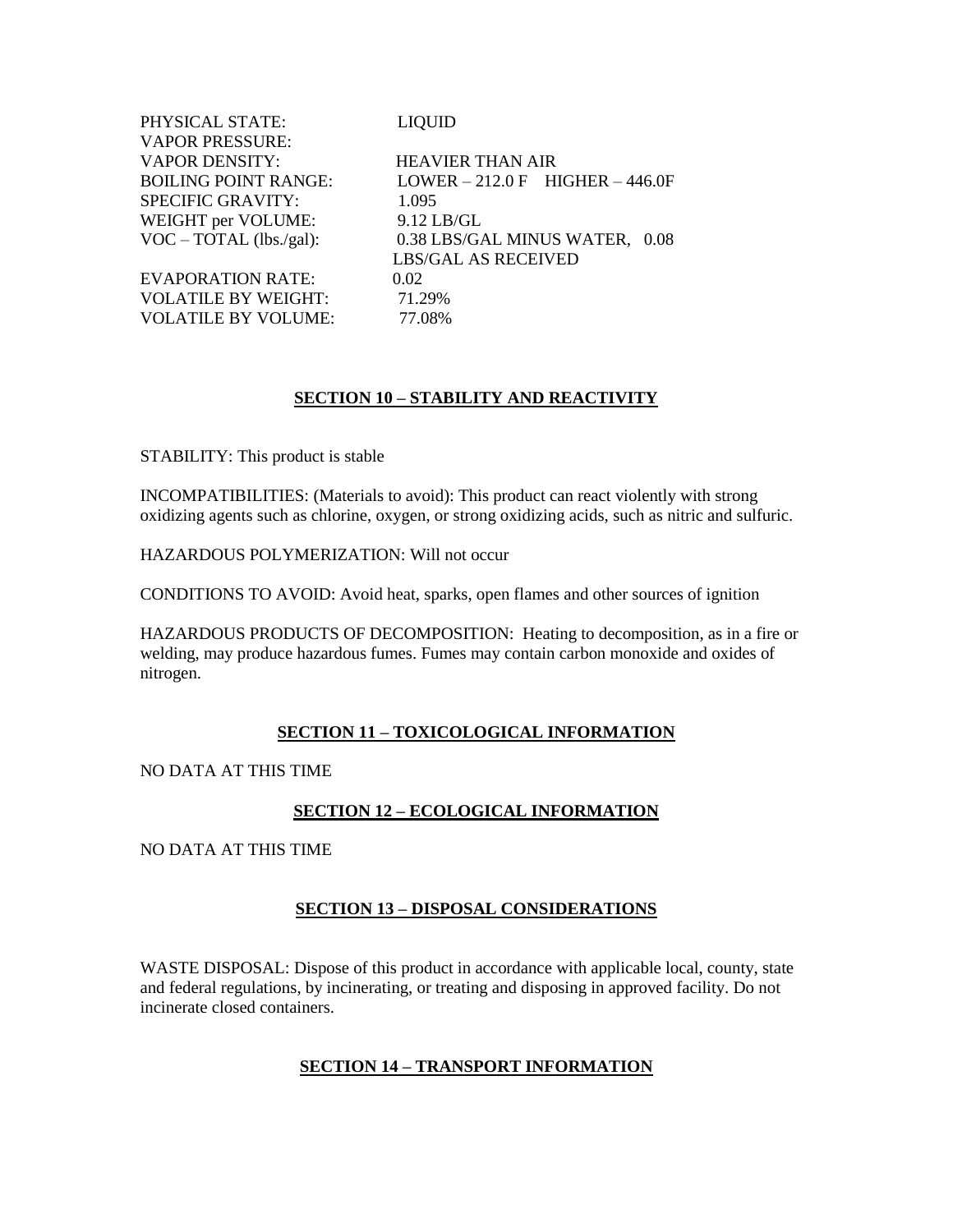DOT HAZARD CLASS: NOT REGULATED DOT PACKAGING GROUP: PG III DOT LABEL: NON REGULATED DOT SHIPPING NAME: PAINT DOT PLACARD: NON REGULATED UN/NA NUMBER:

## **SECTION 15 – REGULATORY INFORMATION**

U.S FEDERAL REGULATION INFORMATION

TSCA SECTION 8 (b) – INVENTORY STATUS: All components of this product are either listed on the U.S. Toxic Substances Control Act (TSCA) inventory of chemicals or are otherwise compliant with TSCA Regulations.

### **SECTION 16 – OTHER INFORMATION**

Prepared by: Date of issue:  $7/2/2009$ Last Revision Date: 02/02/2010 MSDS Prepared for: 9908W0.000.250 MSDS Last Prepared: None

HMIS Rating: The Realth: 1 Flammability: 0 Reactivity: 0

This Material Safety Data Sheet conforms to the Hazard Communication Standard, 29 CFR 1910.1200 (g) (4).

The above information pertains to this product as currently formulated and is based on the information available, as of this date. Addition of reducers or other additives to this product ,may substantially alter the composition and hazards of the product. Since conditions of use are outside our control, we make no warranties, express or implied and assume no liability in connection with any use of this information